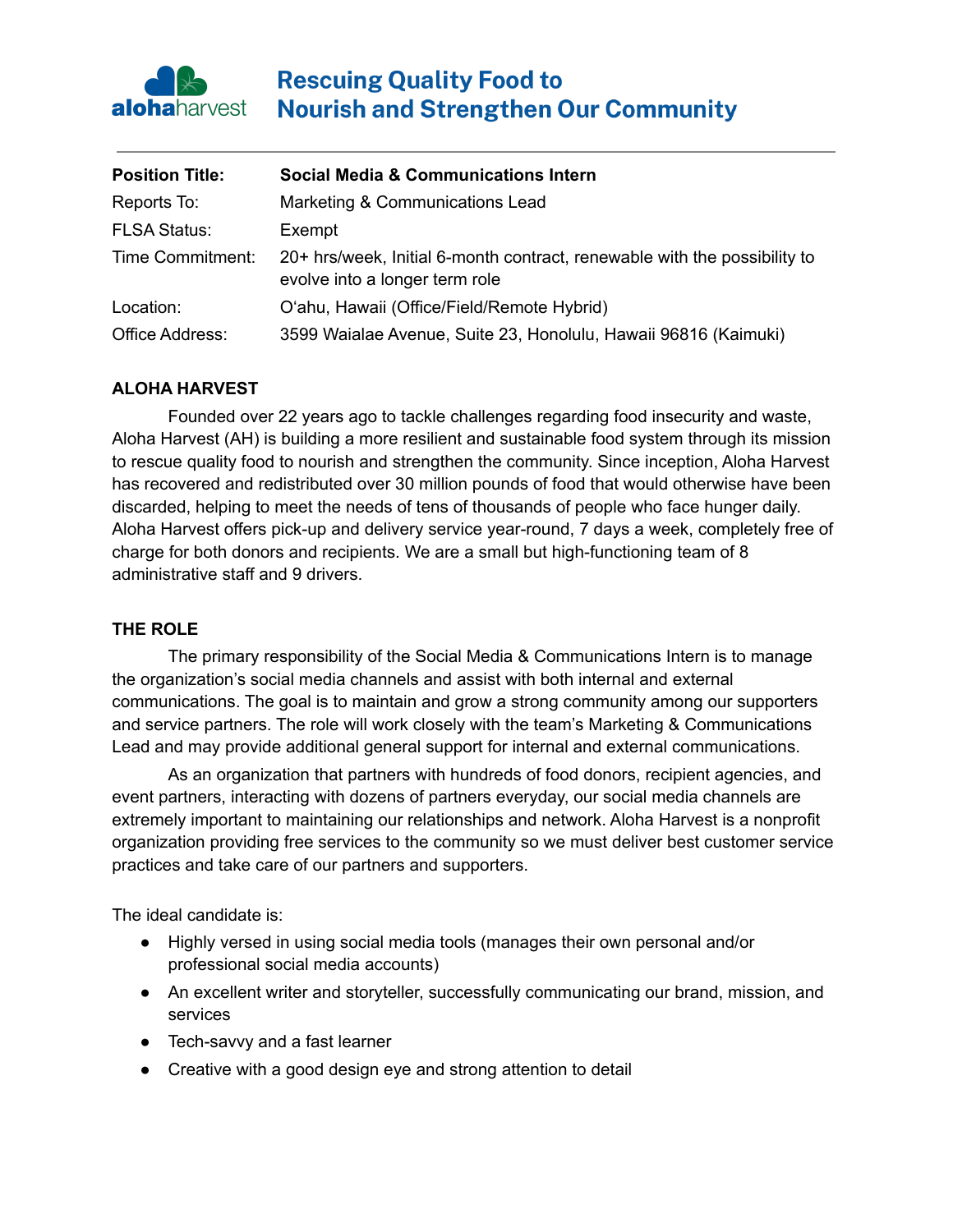- In tune with current social trends and excited to develop and execute new social media content ideas
- Enjoys building and nurturing a community (online and in person)
- Highly organized, flexible, and adaptable to a fast-paced, small-team work environment
- Thrives in a collaborative environment while being independent and proactive
- Confident in managing their time, prioritizing tasks, and setting boundaries when necessary
- Comfortable working remotely and in person, in the office, and in the field
- Passionate about sustainable and equitable food systems and protecting the environment
- Additional knowledge/experience that are not required but a plus: graphic design, photography, video editing, presentations/speaking.

*Above all else, passion, organization, communication, and ability to quickly learn are most* important. Candidates can be trained to fill in any skill gaps if deemed right for the role and a *good fit for the team.*

# **DUTIES/RESPONSIBILITIES:**

Social Media Management:

- Assist with strategizing social media content and schedule for all our channels (Instagram, Facebook, LinkedIn, Twitter, TikTok) working with relevant team members for information and input as necessary
- Publish posts across all social media platforms (using Hootsuite)
- Ensure that all contributors and collaborators are properly represented and tagged in posts
- Monitor all social media channels to ensure content is current and relevant
- Monitor all social media channels' inboxes to ensure all questions/support is addressed appropriately
- Interact sensitively and empathetically with our digital community by replying to tagged posts, mentions, comments, and direct messages in real-time.
- Periodically collect and review analytical data and performance reports for strategic decision-making and future planning

Communications Support As Needed:

- Assist in editing and sending out email newsletters
- Assist in updating website content
- Assist in editing occasional press releases
- Assist in any ongoing special events or fundraising campaigns (e.g. benefit concerts, school/industry fairs)